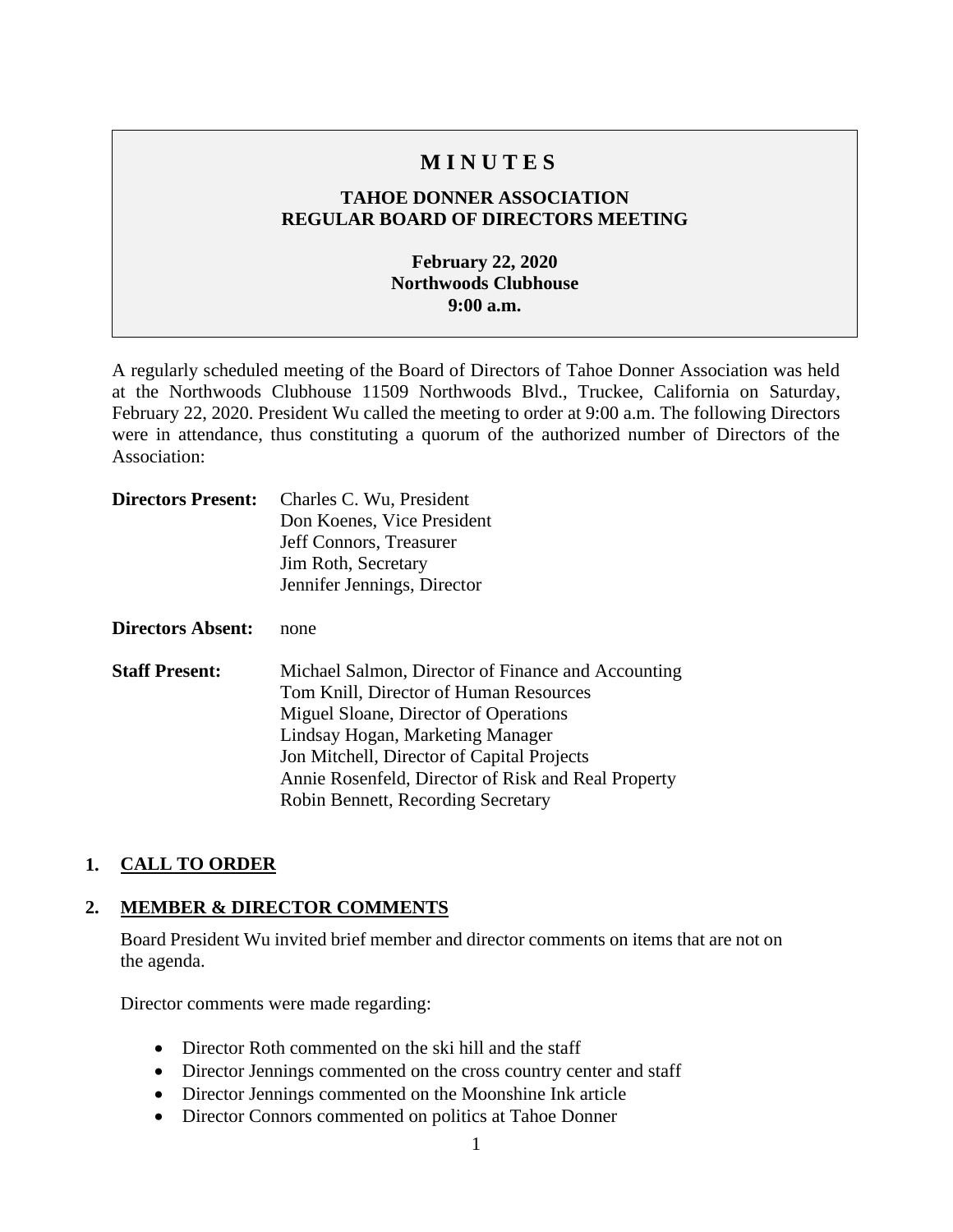Member comments were made regarding:

- Member commented and gave kudos to the editors and designers of TD News
- Member commented on down trees and power lines

Members may submit additional comments by email to the Board of Directors at [board@tahoedonner.com.](mailto:board@tahoedonner.com) (Members are recognized to comment on agenda items as they occur).

# **3. ACTION: CONSENT CALENDAR**

(Board of Directors)

Items listed under the Consent Calendar are considered to be routine and were acted on as follows:

• January 31, 2020 Meeting Minutes Executive Session Report o January 31, 2020

- 2020/2021 Spring/Winter Ski Pass Rates for Downhill and Cross Country
- Covenants Committee Recommendation New Member Michael Paparian
- Elections Decision Paper for Accountancy Firm
- 5501 Report
- Disaster Response and Recovery Act (FEMA) Support Letter

After discussion, Director Wu moved to approve the spring pass rates seconded by Director Koenes motion passed  $5 - 0$ 

Director Wu moved to approve the recommendation of Michael Paparian seconded by Director Jennings, Motion Passed:  $5 - 0$ 

After discussion, Director Jennings moved to approve the remainder of the consent calendar seconded by Director Koenes Motion passed:  $5 - 0$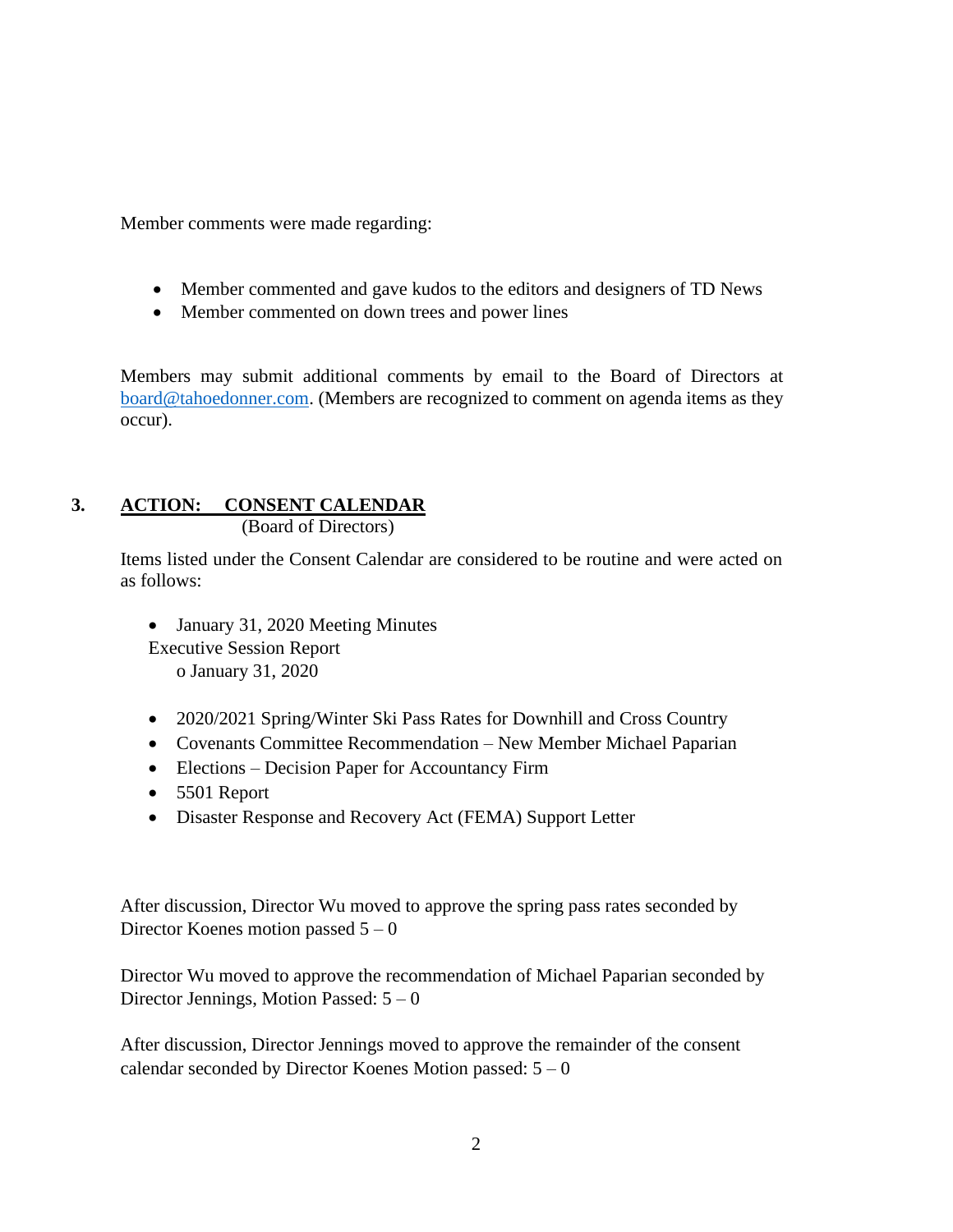### **4. COMMITTEE / TASK FORCE REPORTS**

(Committee/Task Force Chairs)

The Board of Directors reviewed the Committee / Task Force written minutes and reports as a routine monthly procedure.

**5. Action: Proposed New Accessory Dwelling Unit and Junior Accessory Unit Rules**  (Annie Rosenfeld, Director of Risk Management and Real Property)

The Board of Directors reviewed the comments from TD News and the proposed rules.

After discussion, Director Wu moved to approve definitions 1- 4 and 6 all except number 5 seconded by Director Koenes. Motion Passed: 4 – 1 Director Roth No

Director Roth moved to approve section 5 modifying the language deleting the first sentence and modifying the last sentence seconded by Director Wu. Motion Passed:  $5-0$ 

Director Koenes moved to approve the rules as modified effective today seconded by Director Wu. Motion Passed: 5 - 0

## **6. Action: Proposed 2020 Architectural Standards Fee Schedule**

(Rod Whitten, Chair of the Architectural Standards Committee)

The Board of Directors reviewed the comments from TD News and the proposed fee schedule.

After discussion, Director Koenes moved to approve the adoption of the fees except the minor projects revision fees seconded by Director Wu. Motion Passed:  $3 - 2$  Director Jennings and Director Roth No

**7. Action: Houses in Violation of Association Minimum Standards** (Rod Whitten, Architectural Standards Committee Chair)

Tabled to next month.

# **8. BREAK taken at 11:25 a.m.**

# **The Board of Directors reconvened at 11:40 a.m.**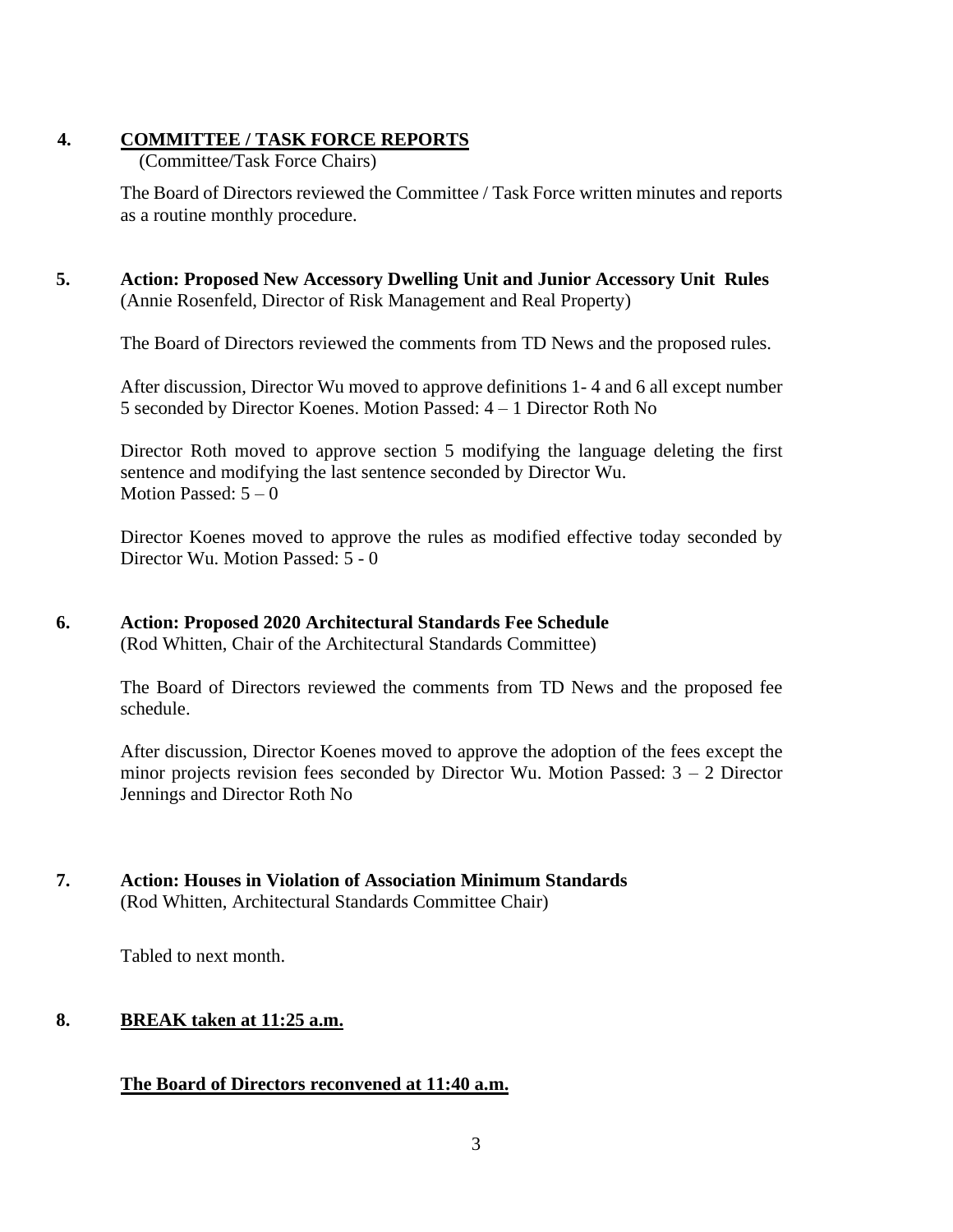#### **9. Action: Covenants Enforcement Procedures 45-Day Notice** (Fred Zapponi, Covenants Committee Chair)

This item was removed from the agenda on February 14, 2020.

#### **10. Action: Working Lunch**

(Charles Wu, Board President)

The Board of Directors discussed changing the board meetings to consist of a working lunch instead of a thirty minute scheduled lunch break.

After discussion, the meetings will remain status quo and lunch will be adjusted as needed.

The Board adjourned to lunch at 11:45

### **11. LUNCH**

All members are invited to join the Board of Directors for lunch. The Board Meeting will resume promptly at 12:15 p.m. to Agenda item 12.

The board meeting reconvened at 12: 23

**12. Action: Capital Projects Budget Update – Trout Creek/Downhill Ski Project** (Jon Mitchell, Director of Capital Projects)

The Board of Directors received an update on modifications to the 2020 capital plan based. In addition, the Board of Directors were briefed on the Trout Creek Expansion project reconcilation summary.

The Board also discussed the current 5 year capital plan and DHS sizing methodologies.

After discussion, Director Wu moved to approve moving forward on the project and coming back to the board at the May board meeting with an update seconded by Director Koenes. Motion Passed: 5 – 0

# **13. Action: Information Technology and Aspenware Decision**

(Miah Cottrell, Director of Information Technology)

The Board was briefed on the draft IT strategic plan and the Aspenware Software.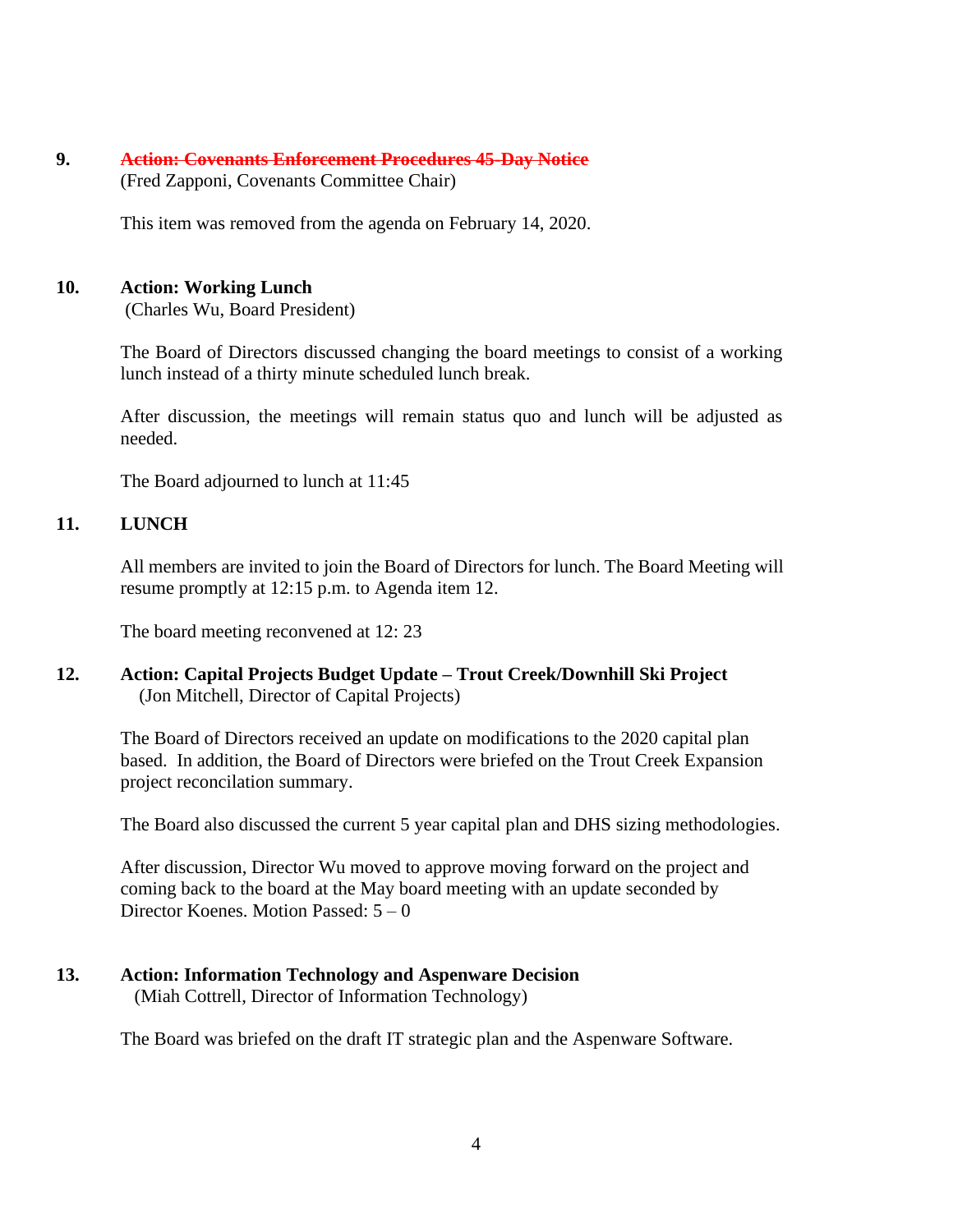After discussion, Director Koenes moved to direct staff to persue a new proposal and bring forth the proposal within one week to the Board seconded by Director Roth. Motion Passed: 5 - 0

#### **14. Action: Management Consultation Report**

(Mike Shellito, Shellito Training and Consulting)

The Board of Directors received a presentation by Mike Shellito.

Break taken at 2:20 p.m.

Reconvened at 2:30 p.m.

# **15. Action: Committee Charters**

(Board of Directors)

The Board of Directors tabled this item to March 2.

#### **16. Action: 2020 Committee Goals**

(Committee Chair)

The Board of Directors tabled this item to March 2.

#### **17. Action: Pending Suspension of Membership Rights and Authorization to Record Lien**

(Annie Rosenfield, Director of Risk Management and Real Property)

The Board of Directors reviewed the resolution and were asked by staff to authorize the recording of liens against the properties of members who have failed to bring their assessment accounts current, which will result in the suspension of their membership rights.

APN- 45-330-11

After discussion, Director Jennings moved to approve the resolution and authorized recording the lien on APN-45-330-11 seconded by Director Wu Motion Passed:  $5 - 0$ 

#### **18. EXECUTIVE SESSION (closed to members)**

The Board adjourned to executive session at 3:17 p.m.

At 4:30 p.m. the board reconvened to open session to discuss item 17.

The Board adjourned back into executive session at 4:32 p.m.